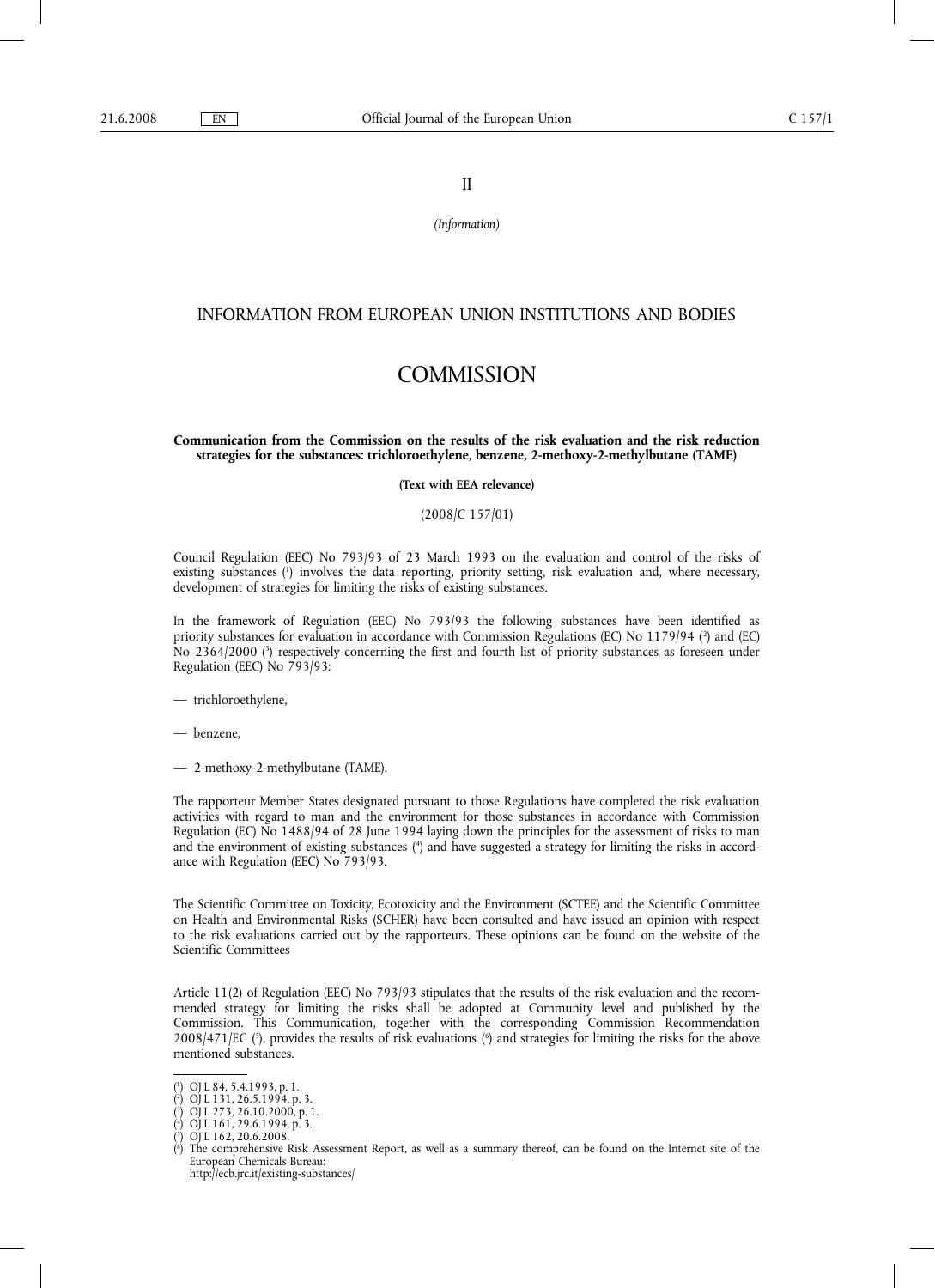The results of the risk evaluation and strategies for limiting the risks provided for in this communication are in accordance with the opinion of the Committee set up pursuant to Article 15(1) of Regulation (EEC) No 793/93.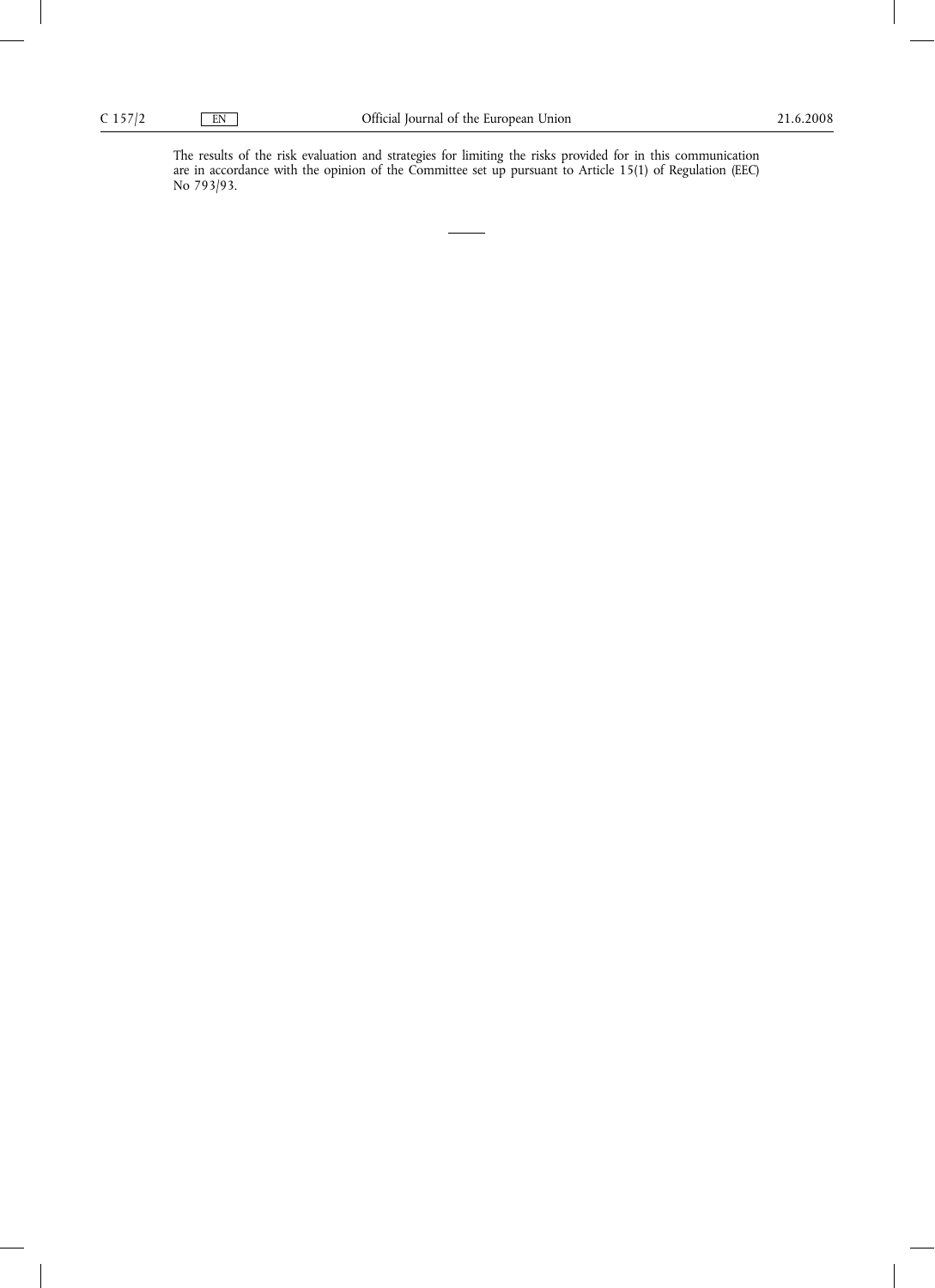# *ANNEX*

# **PART 1**

| CAS No: 79-01-6     |                              | Einecs No: 201-167-4 |
|---------------------|------------------------------|----------------------|
|                     |                              |                      |
| Structural formula: | $HClC = CCl$                 |                      |
| Einecs name:        | Trichloroethylene            |                      |
| IUPAC name:         | Trichloroethylene            |                      |
| Rapporteur:         | United Kingdom               |                      |
| Classification (1): | Carc. Cat. 2; R45            |                      |
|                     | Muta. Cat. 3; R68 Xi; R36/38 |                      |
|                     | R <sub>67</sub>              |                      |
|                     | R52-53                       |                      |

The risk assessment is based on current practices related to the lifecycle of the substance produced in or imported into the European Community as described in the comprehensive Risk Assessment Report forwarded to the Commission by the Member State Rapporteur (<sup>2</sup>).

The risk assessment has, based on the available information, determined that in the European Community the substance is mainly used for metal cleaning. Other uses are in adhesives and as an intermediate for synthesis of other chemicals. It was not possible to obtain information on the use of the total volume of substance produced in or imported into the European Community, therefore, some uses may exist which are not covered by this risk assessment.

It is not possible to draw clear conclusions in relation to developmental neurotoxicity and consequently the risk assessment does not evaluate the risks to any population for this endpoint. However, further testing has not been required, as the substance has been identified as a non-threshold carcinogen.

#### **RISK ASSESSMENT**

#### A. **Human health**

The conclusions of the evaluation of the risks to

# **WORKERS**

is that there is a need for specific measures to limit the risks. This conclusion is reached because of:

- concerns for kidney toxicity following repeated exposure, mutagenicity and carcinogenicity, as a consequence of exposure arising from all workers scenarios,
- concerns for acute central nervous system depression and repeated exposure central nervous system functional disturbances as a consequence of exposure arising from metal cleaning, adhesive manufacture and adhesive use.

The conclusions of the evaluation of the risks to

#### **CONSUMERS**

is that there is a need for specific measures to limit the risks. This conclusion is reached because of:

— concerns for mutagenicity and carcinogenicity, as a consequence of exposure arising from consumer products containing the substance.

<sup>(</sup> 1 ) Commission Directive 2001/59/EC of 6 August 2001, adapting to technical progress for the 28th time Council Directive 67/548/EEC on the approximation of the laws, regulations and administrative provisions relating to the classification, packaging and labelling of dangerous substances (OJ L 225, 21.8.2001, p. 30).

 $(2)$ ) The comprehensive Risk Assessment Report, as well as a summary thereof, can be found on the Internet site of the European Chemicals Bureau:

http://ecb.jrc.it/existing-substances/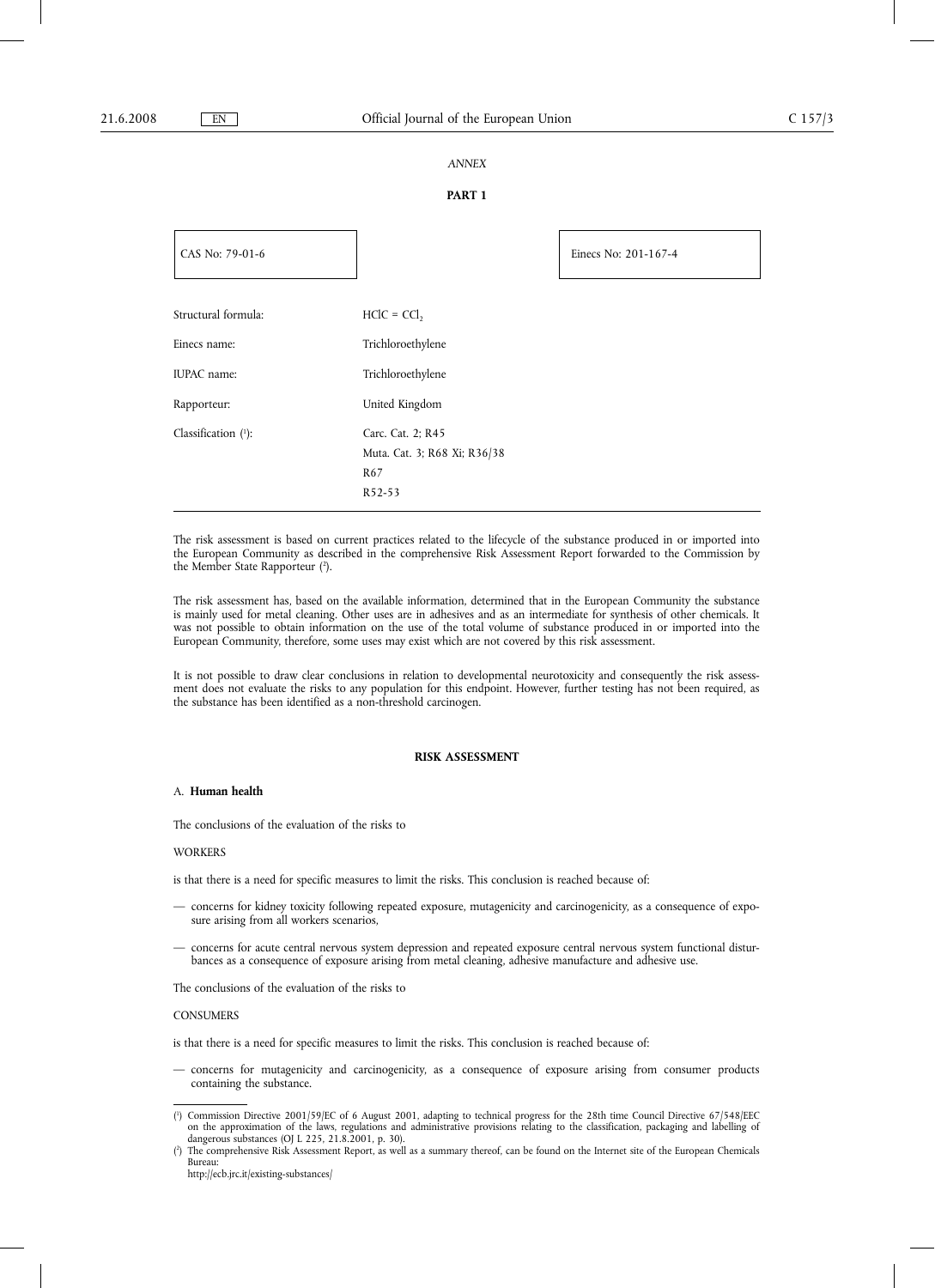The conclusions of the evaluation of the risks to man for

#### HUMANS EXPOSED VIA THE ENVIRONMENT

is that there is a need for specific measures to limit the risks. This conclusion is reached because:

— risks can not be excluded, as the substance is identified as a non-threshold carcinogen. The adequacy of existing controls and the feasibility and practicability of further specific measures should be considered. However, the risk assessment indicates that risks are already low. This should be taken into account when considering the adequacy of existing controls and the feasibility and practicability of further specific risk reduction measures.

The conclusion of the assessment of the risks to

#### HUMAN HEALTH (physicochemical properties)

is that there is at present no need for further information and/or testing or for risk reduction measures beyond those which are being applied. This conclusion is reached because:

— the risk assessment shows that risks are not expected. Risk reduction measures already being applied are considered sufficient.

## B. **Environment**

The conclusions of the evaluation of the risks to the environment for

### ATMOSPHERE

is that there is a need for specific measures to limit the risks. This conclusion is reached because of:

— concerns for effects on plants from air emissions of trichloroethylene from production, processing as an intermediate, formulation for solvent use, and use in metal degreasing.

The conclusion of the assessment of the risks for

# AQUATIC ECOSYSTEM and TERRESTRIAL ECOSYSTEM

is that there is at present no need for further information and/or testing or for risk reduction measures beyond those which are being applied. This conclusion is reached because:

— the risk assessment shows that risks related to the environmental spheres mentioned above are not expected. Risk reduction measures already being applied are considered sufficient.

The conclusion of the assessment of the risks for

MICRO-ORGANISMS IN THE SEWAGE TREATMENT PLANT

is that there is at present no need for further information and/or testing or for risk reduction measures beyond those which are being applied. This conclusion is reached because:

— the risk assessment shows that risks related to the environmental spheres mentioned above are not expected. Risk reduction measures already being applied are considered sufficient.

# **STRATEGY FOR LIMITING RISKS**

#### For WORKERS

The legislation for workers' protection currently in force at Community level is generally considered to give an adequate framework to limit the risks of the substance to the extent needed. However, for metal cleaning, particularly in premises using less than 1 tonne/year, this needs to be supplemented by further action:

— to establish at Community level occupational exposure limit values for trichloroethylene according to Directive 98/24/EC ( $\frac{1}{1}$ ) or Directive 2004/37/EC ( $\frac{2}{1}$ ) as appropriate,

<sup>(</sup> 1 ) OJ L 131, 5.5.1998, p. 11.

<sup>(</sup> 2 ) OJ L 158, 30.4.2004, p. 50.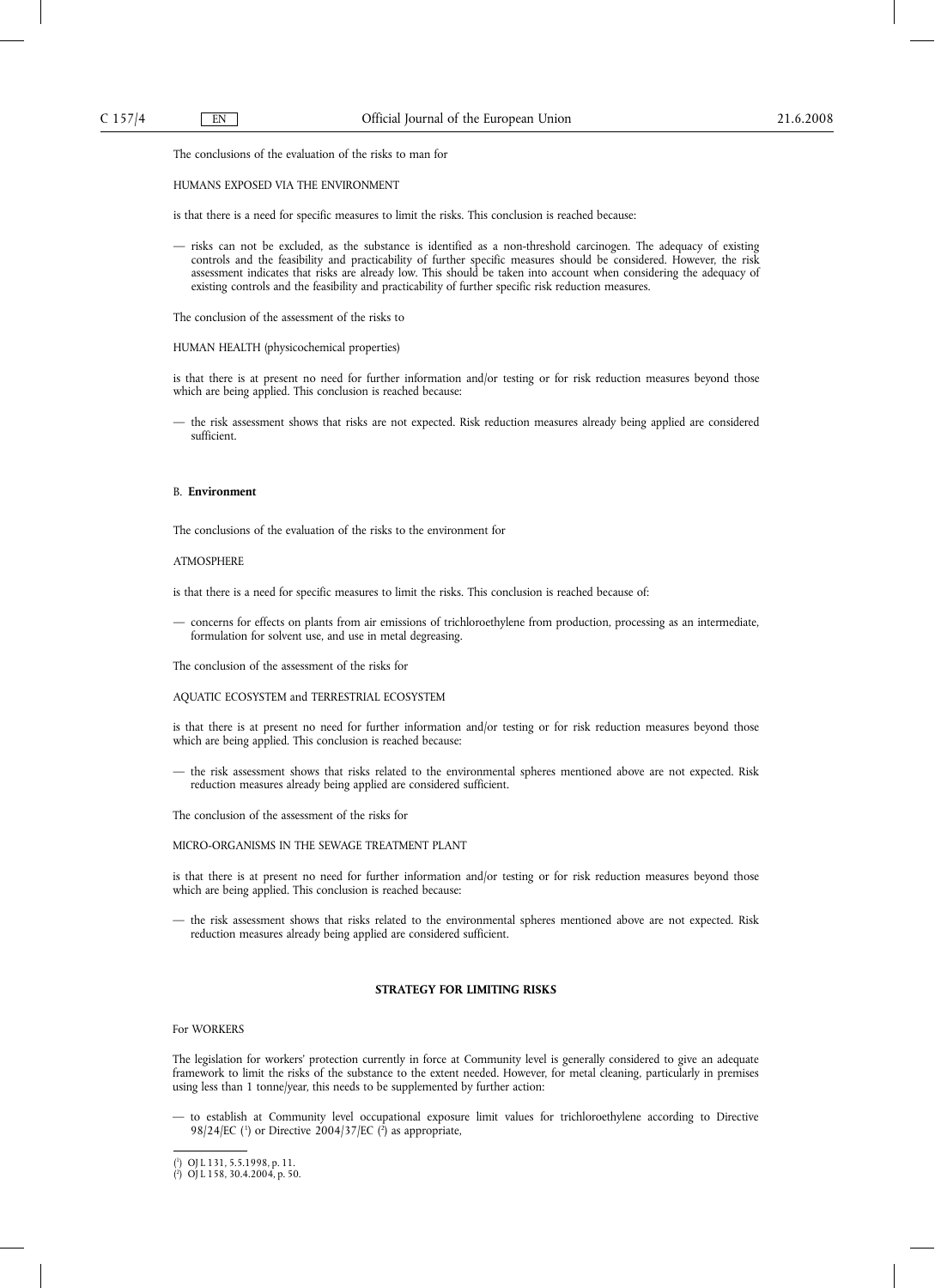— in parallel with a Voluntary Agreement between the European Chlorinated Solvents Association on behalf of European producers of the substance, their distributors and customer (Commission Recommendation 2008/471/EC (')), if monitoring reveals that there is insufficient compliance with the voluntary agreement, and that standards are not improving, to consider Restrictions at Community level for the use of trichloroethylene in metal cleaning in systems other than sealed or enclosed systems, as defined in Part 4 of European Standard EN 12921.

#### For CONSUMERS and HUMANS EXPOSED VIA THE ENVIRONMENT

The existing legislative measures for consumer protection and humans exposed via the environment, in particular the provisions under Council Directive 76/769/EEC (Marketing and Use Directive) as regards CMR substances and Directive 2008/1/EC of the European Parliament and of the Council (2 ) (Integrated Pollution Prevention and Control), are considered sufficient to address the identified risks.

#### For ENVIRONMENT

The existing legislative measures for environmental protection, in particular Council Directive 1999/13/EC (3 ) (Solvent Emissions Directive) and Directive 2008/1/EC (Integrated Pollution Prevention and Control), are considered sufficient to address the risks identified.

**PART 2**

| CAS No: 71-43-2     |                                                                                                     | Einecs No: 200-753-7 |
|---------------------|-----------------------------------------------------------------------------------------------------|----------------------|
| Structural formula: |                                                                                                     |                      |
| Einecs name:        | Benzene                                                                                             |                      |
| IUPAC name:         | Benzene                                                                                             |                      |
| Rapporteur:         | Germany                                                                                             |                      |
| Classification (4): | F; R11<br>Carc. Cat. 1; R45<br>Muta. Cat. 2; R46<br>T; R48/23/24/25<br>Xn; R65 Xi; R36/38<br>S53-45 |                      |

The risk assessment is based on current practices related to the life-cycle of the substance produced in or imported into the European Community as described in the comprehensive Risk Assessment Report forwarded to the Commission by the Member State Rapporteur (5).

The risk assessment has, based on the available information, determined that in the European Community the substance is mainly used as an intermediate in the manufacture of plastics, synthetic rubber, dyestuffs, resins, raw materials for detergents, and plant protection agents.

The risk assessment has identified other sources of exposure of the substance to man and the environment, in particular from non-isolated benzene e.g. in petrol and other refinery products, which do not result from the life-cycle of the substance produced in or imported into the European Community. The assessment of the risks arising from these exposures is not part of this risk assessment. The comprehensive Risk Assessment Report as forwarded to the Commission by the Member State Rapporteur does however provide information that could be used to assess these risks.

(

( 4 ) The classification of the substance is established by Commission Directive 2004/73/EC of 29 April 2004 adapting to technical progress for the 29th time Council Directive 67/548/EEC on the approximation of the laws, regulations and administrative provisions relating to the classification, packaging and labelling of dangerous substances (OJ L 152, 30.4.2004, p. 1, amended by OJ L 216, 16.6.2004, p. 3). ( 5 ) The comprehensive Risk Assessment Report, as well as a summary thereof, can be found on the Internet site of the European Chemicals

Bureau:

http://ecb.jrc.it/existing-substances/

<sup>(</sup> 1 ) OJ L 162, 20.6.2008.

<sup>(</sup> 2 ) OJ L 24, 29.1.2008, p. 8. 3

<sup>)</sup> OJ L 85, 29.3.1999, p. 1.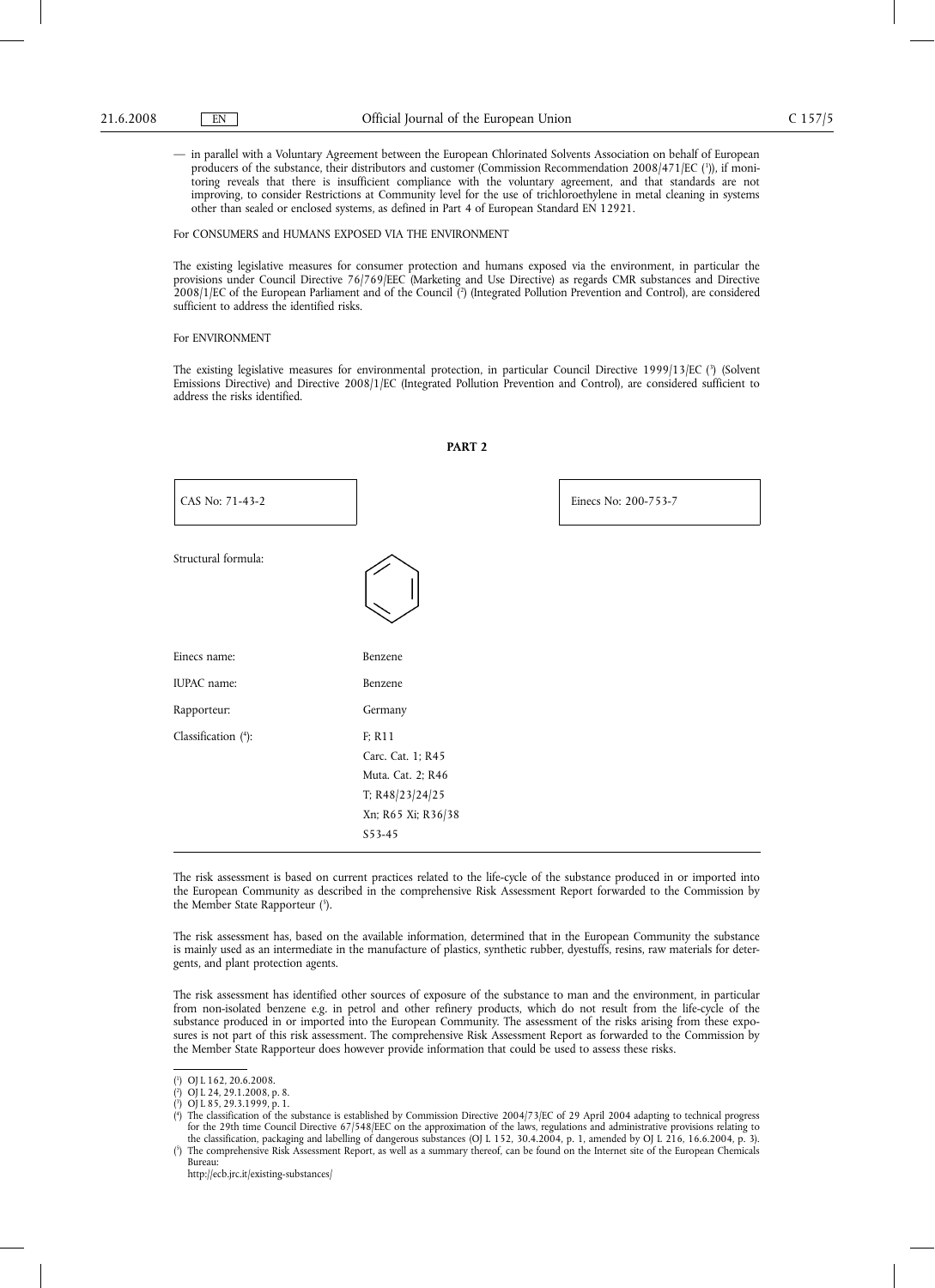#### **RISK ASSESSMENT**

# A. **Human health**

The conclusion of the assessment of the risks to

WORKERS

is that there is a need for specific measures to limit the risks. This conclusion is reached because of:

- concerns for mutagenicity and carcinogenicity as a consequence of dermal and inhalation exposure arising from all worker scenarios,
- concerns for acute toxicity as a consequence of inhalation exposure during production of perfumes (use of benzene) and cleaning of crude benzene and gasoline tanks,
- concerns for repeated dose toxicity and developmental toxicity as a consequence of inhalation exposure during production of perfumes (use of benzene), cleaning of crude benzene and gasoline tanks, recovery of benzene in coking plants, distribution of gasoline (without vapour recovery) foundries (without local exhaust ventialtion) and production, further processing and refinery,
- concerns for fertility as a consequence of inhalation exposure during production of perfumes (use of benzene), cleaning of crude benzene and gasoline tanks and recovery of benzene in coking plants.

Benzene is easily absorbed after inhalation and skin contact. Internal body burdens after demal exposure are generally low because of rapid evaporation of benzene and only prolonged exposure might pose a risk. For prolonged dermal exposure and inhalation exposure at levels below 1 ppm  $(3,2 \text{ mg/m}^3)$  the only concerns are for mutagenicity and carcinogenicity.

The conclusion of the assessment of the risks to

#### **CONSUMERS**

is that there is a need for specific measures to limit the risks. This conclusion is reached because of:

— concerns due to mutagenic and carcinogenic effects by inhalation exposure from use of contaminated paints and from car interior accessories.

The conclusion of the assessment of the risks to

# HUMANS EXPOSED VIA THE ENVIRONMENT

is that there is a need for specific measures to limit the risks. This conclusion is reached because of:

— concerns due to repeated dose toxicity, mutagenicity and carcinogenicity.

The conclusion of the assessment of the risks to

# HUMAN HEALTH (physico-chemical properties)

is that there is at present no need for further measures beyond those which are being applied. This conclusion is reached because:

— the risk assessment shows that risks are not expected. Risk reduction measures already being applied are considered sufficient.

# B. **Environment**

The conclusion of the assessment of the risks to the

## ATMOSPHERE

is that there is a need for specific measures to limit the risks. This conclusion is reached because of:

— concerns for the contribution of isolated benzene to the formation of ozone and other harmful substances, i.e. smog formation.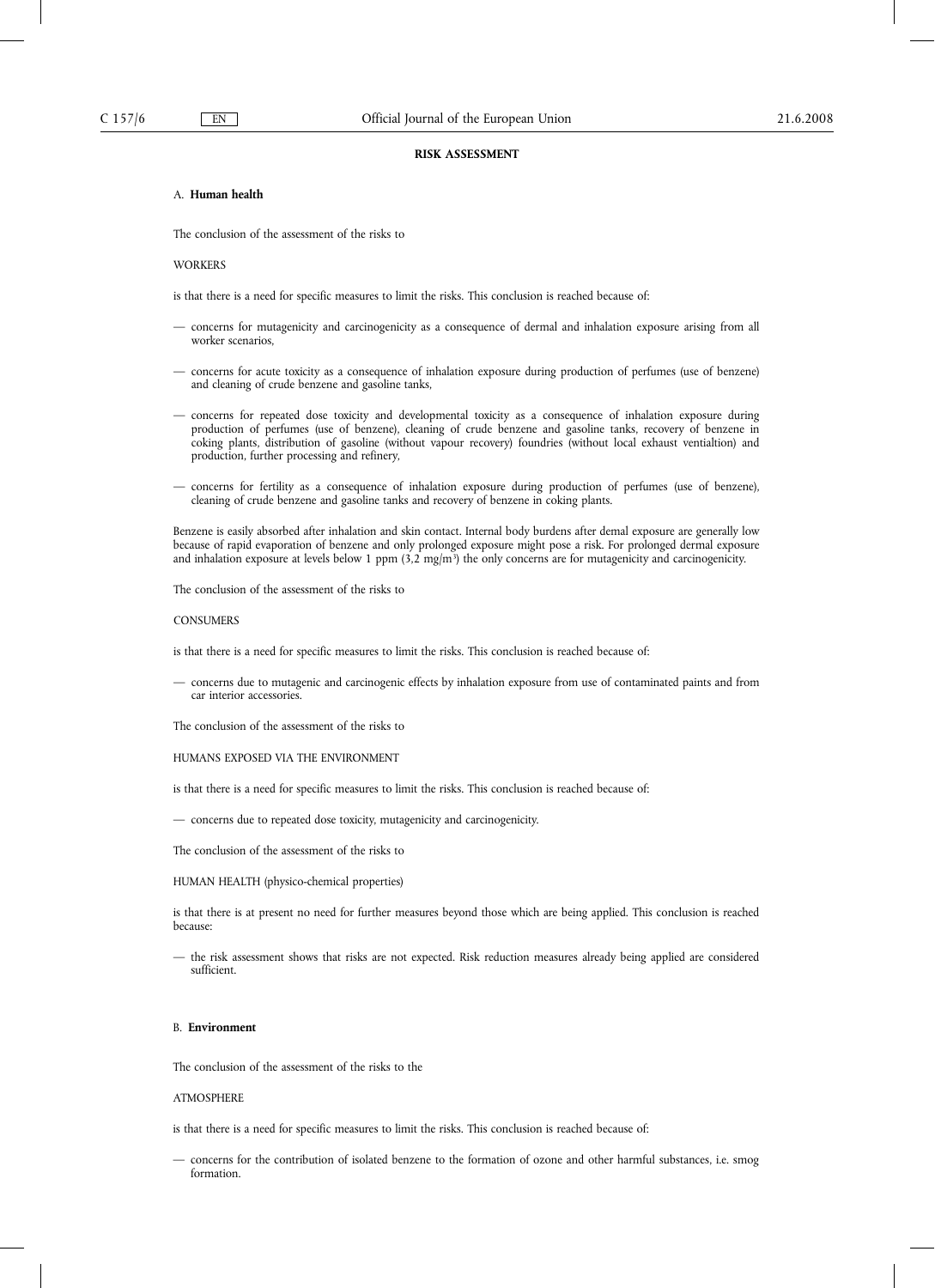The conclusion of the assessment of the risks to the

#### AQUATIC ECOSYSTEM

is that there is a need for specific measures to limit the risks. This conclusion is reached because of:

— concerns for effects on local aquatic ecosystems as a consequence of exposure arising from the production and processing of the substance.

The conclusion of the assessment of the risks to the

#### TERRESTRIAL ECOSYSTEM

is that there is at present no need for further measures beyond those which are being applied. This conclusion is reached because:

— the risk assessment shows that risks are not expected. Risk reduction measures already being applied are considered sufficient.

The conclusion of the assessment of the risks to

MICRO-ORGANISMS IN THE SEWAGE TREATMENT PLANT

is that there is a need for specific measures to limit the risks. This conclusion is reached because of:

— concerns for effects on microorganisms in industrial waste water treatment plants at 23 production, production and processing or mere processing sites of the substance.

#### **STRATEGY FOR LIMITING RISKS**

#### For WORKERS

The legislation for workers' protection currently in force at Community level is generally considered to give an adequate framework to limit the risks of the substance to the extent needed and shall apply.

Within this framework it is recommended:

— the Commission Scientific Committee on Occupational Exposure Limits (SCOEL) review the new information contained in the risk assessment report and recommend whether there is a need to revise the current community OEL,

— to consider at Community level restrictions of the use of benzene as an extracting agent in the perfume industry in Council Directive 76/768/EEC relating to cosmetic products (1).

## For CONSUMERS

The existing legislative measures for the protection of consumers, in particular the provisions under Directive 76/769/EEC as regards CMR substances, Directive 2001/95/EC of the European Parliament and of the Council as regards products, are considered sufficient to address identified risks to consumers.

#### For ENVIRONMENT

The risk assessment has identified other sources of benzene emissions (from non isolated benzene, e.g. in petrol and other refinery products), than those from the produced or imported chemical. The need to consider if additional risk management is needed can best be considered under Directives 98/70/EC (?) (quality of petrol and diesel fuels), 1999/13/EC (?) (VOC emissions from organic solvents), 2000/69/EC (<sup>4</sup>) (limit values in ambient air), 2001/81/EC (<sup>5</sup>) (national emission ceilings for air pollutants) and 2002/3/EC (<sup>6</sup>) (ozone in ambient air) using the information in the comprehensive risk assessment report.

The existing legislative measures for the protection of the environment are considered sufficient to address the risks identified for the atmosphere and the aquatic environment, in particular the provisions under the Directives 1999/13/EC (VOC emissions from organic solvents), 2000/69/EC (limit values in ambient air), 2001/81/EC (national emission ceilings for air pollutants), 2002/3/EC (ozone in ambient air) and 2000/60/EC (7 ) (Water Framework Directive with benzene as a priority substance).

<sup>(</sup> 1 ) OJ L 262, 27.9.1976, p. 169.

<sup>(</sup> 2 ) OJ L 84, 5.4.1993, p. 1; OJ L 262, 27.9.1976, p. 201; OJ L 11, 15.1.2002, p. 4; OJ L 143, 30.4.2004, p. 87; OJ L 350, 28.12.1989, p. 58.

<sup>(</sup> 3 ) OJ L 85, 29.3.1999, p. 1. ( 4 ) OJ L 313, 13.12.2000, p. 12.

<sup>(</sup> 5 ) OJ L 309, 27.11.2001, p. 22.

<sup>(</sup> 6 ) OJ L 67, 9.3.2002, p. 14.

<sup>(</sup> 7 ) OJ L 327, 22.12.2000, p. 1.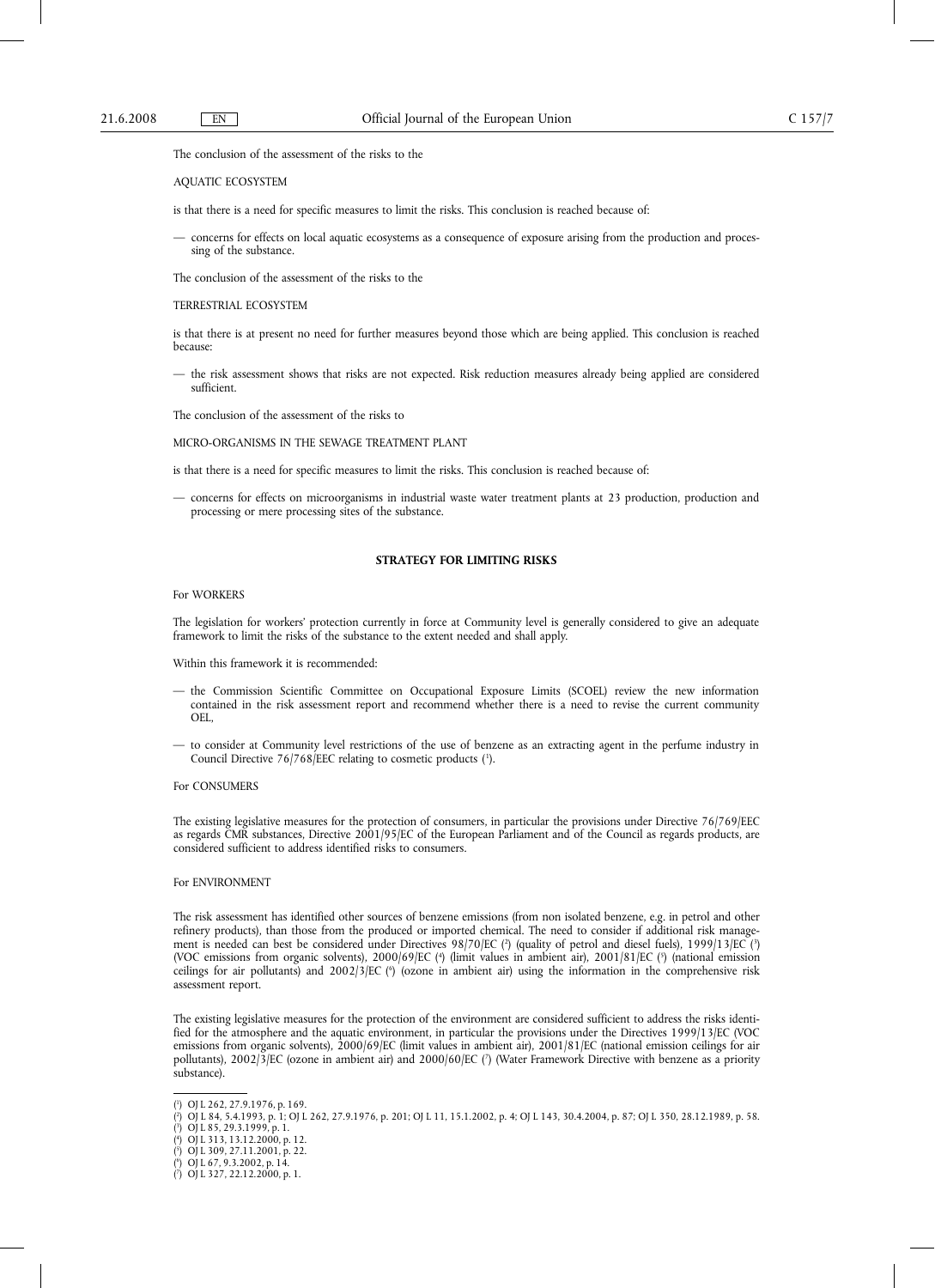**PART 3**



The risk assessment is based on current practices related to the life-cycle of the substance produced in or imported into the European Community as described in the risk assessment forwarded to the Commission by the Member State Rapporteur.

The risk assessment has, based on the available information, determined that in the European Community the substance is mainly used as a blending component of standard unleaded petrol.

Other uses are as on-site intermediate in neat form.

## **RISK ASSESSMENT**

#### A. **Human health**

The conclusion of the assessment of the risks to

WORKERS, CONSUMERS and HUMANS EXPOSED VIA THE ENVIRONMENT

is that there is at present no need for further information and/or testing or for risk reduction measures beyond those which are being applied. This conclusion is reached because:

— the risk assessment shows that risks are not expected. Risk reduction measures already being applied are considered sufficient.

The conclusion of the assessment of the risks to

HUMAN HEALTH (physico-chemical properties)

(Humans exposed via the environment)

is that there is a need for specific measures to limit the risks. This conclusion is reached because of:

— concerns for the potability of drinking water in respect of taste and odour as a consequence of exposure arising from leaking underground storage tanks and spillage from overfilling of the storage tanks.

# B. **Environment**

The conclusion of the assessment of the risks to the

ATMOSPHERE and TERRESTRIAL ECOSYSTEM

is that there is at present no need for further information and/or testing or for risk reduction measures beyond those which are being applied. This conclusion is reached because:

— the risk assessment shows that risks are not expected. Risk reduction measures already being applied are considered sufficient.

The conclusion of the assessment of the risks to the

AQUATIC ECOSYSTEM (including MARINE ENVIRONMENT)

is that there is a need for specific measures to limit the risks. The conclusion is reached because of:

— concerns for the aquatic ecosystem as a consequence of exposure arising from intermittent and continuous releases to surface water at terminal sites mainly from storage tank bottom waters but also other sources related to operation on terminal.